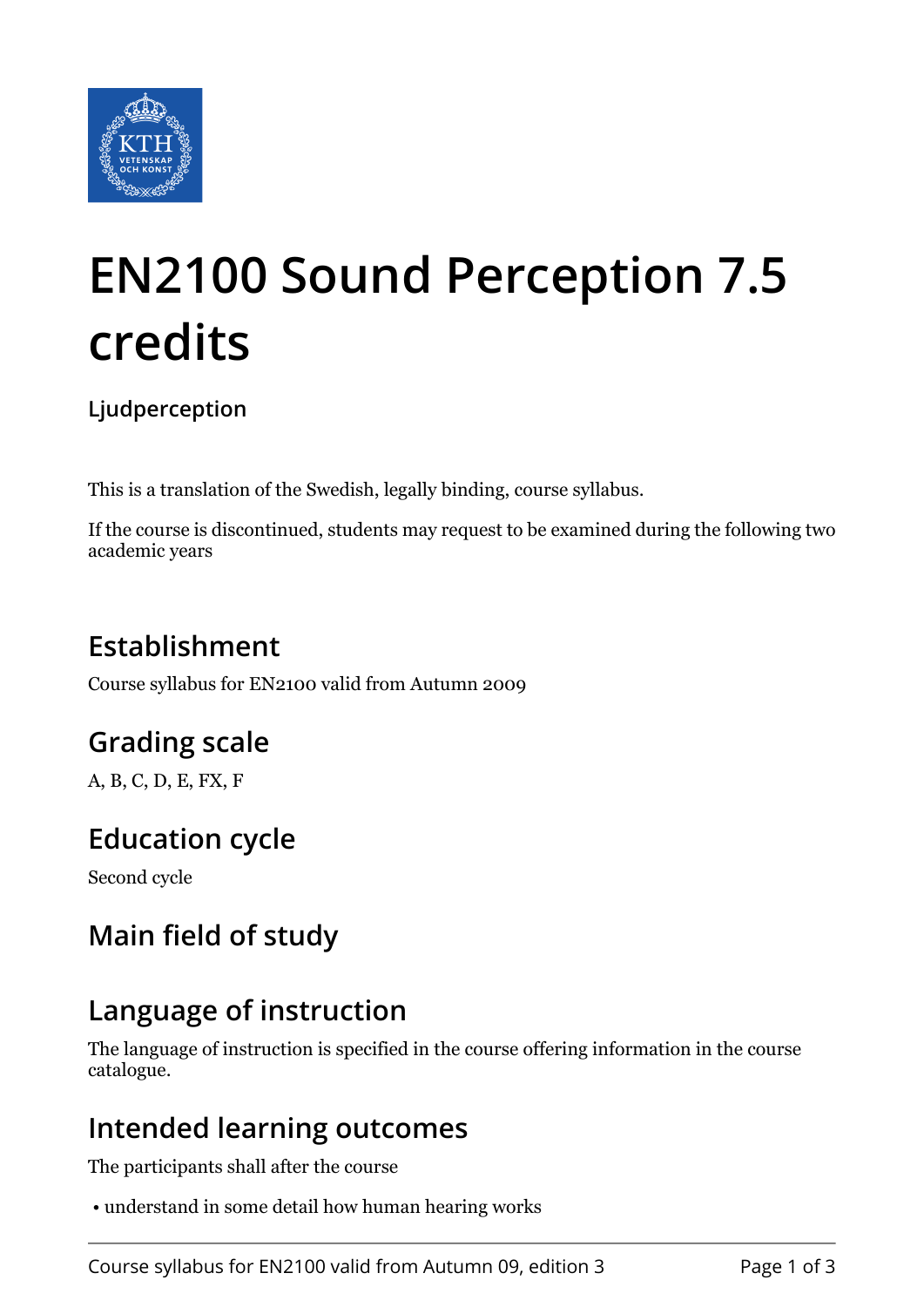- be able to assess how sound perception affects the usefulness of technical systems for sound reproduction
- be able to apply basic psychoacoustic testing methods to measure hearing or to evaluate the sound quality of reproducing systems
- be able to use computational models for estimating subjective properties of sounds and systems, such as loudness and speech intelligibility
- have some knowledge of the consequences of hearing impairments and limitations in technical aids for the hearing impaired.

#### **Course contents**

The course is about human hearing and gives basic knowledge about design requirements for technical sound presentation and sound transmission systems, with regard for human auditory perception.

## **Specific prerequisites**

For single course students: 120 credits and documented proficiency in English B or equivalent

## **Course literature**

Moore B. 2003. An Introduction to the Psychology of Hearing. 5th Ed. Academic Press.

Arne Leijon (20xx) Sound Perception: Introduction and Exercise Problems. KTH. (latest version)

# **Examination**

- INL1 Individual Assignment, 1.0 credits, grading scale: P, F
- LAB1 Laboratory Work, 0.5 credits, grading scale: P, F
- TEN1 Examination, 6.0 credits, grading scale: A, B, C, D, E, FX, F

Based on recommendation from KTH's coordinator for disabilities, the examiner will decide how to adapt an examination for students with documented disability.

The examiner may apply another examination format when re-examining individual students.

# **Other requirements for final grade**

Exam 6 p (A-F). Homework assignment 1 p (P/F). Lab exercise  $0.5$  p (P/F).

## **Ethical approach**